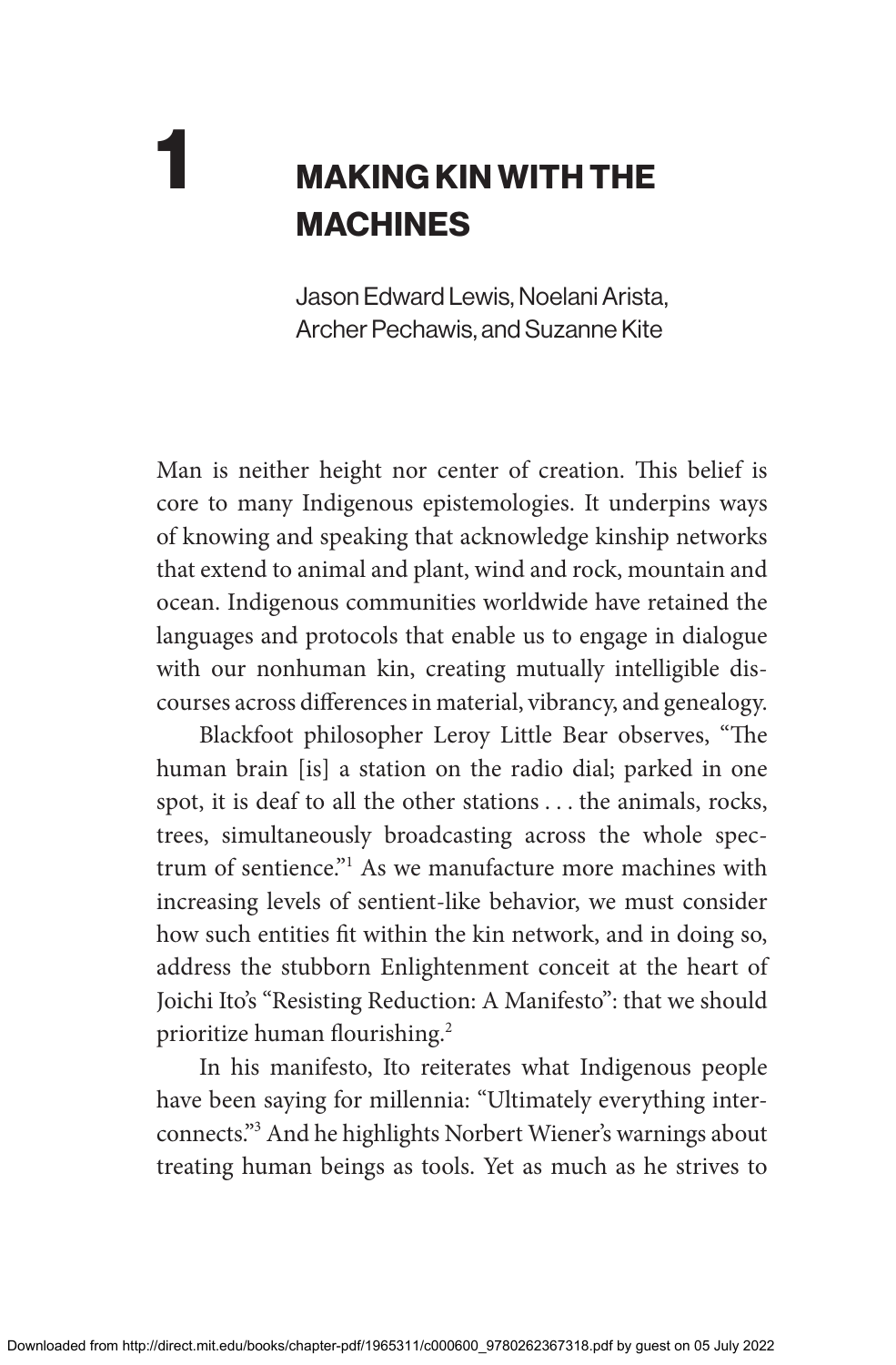escape the box drawn by Western rationalist traditions, his attempt at radical critique is handicapped by the continued centering of the human. This anthropocentrism permeates the manifesto but is perhaps most clear when he writes approvingly of the IEEE developing "design guidelines for the development of artificial intelligence around *human* well-being."4

It is such references that suggest to us that Ito's proposal for "extended intelligence" is doggedly narrow. We propose rather an extended "circle of relationships" that includes the nonhuman kin—from network daemons to robot dogs to artificial intelligence (AI) weak and, eventually, strong—that increasingly populate our computational biosphere. By bringing Indigenous epistemologies to bear on the "AI question," we hope in what follows to open new lines of discussion that can indeed escape the box.

We undertake this project not to "diversify" the conversation. We do it because we believe that Indigenous epistemologies are much better at respectfully accommodating the nonhuman. We retain a sense of community that is articulated through complex kin networks anchored in specific territories, genealogies, and protocols. Ultimately, our goal is that we, as a species, figure out how to treat these new nonhuman kin respectfully and reciprocally—and not as mere tools, or worse, slaves to their creators.

# Indigenous Epistemologies

It is critical to emphasize that there is no one single, monolithic, homogeneous Indigenous epistemology. We use the term here in order to gather together frameworks that stem from territories belonging to Indigenous nations on the North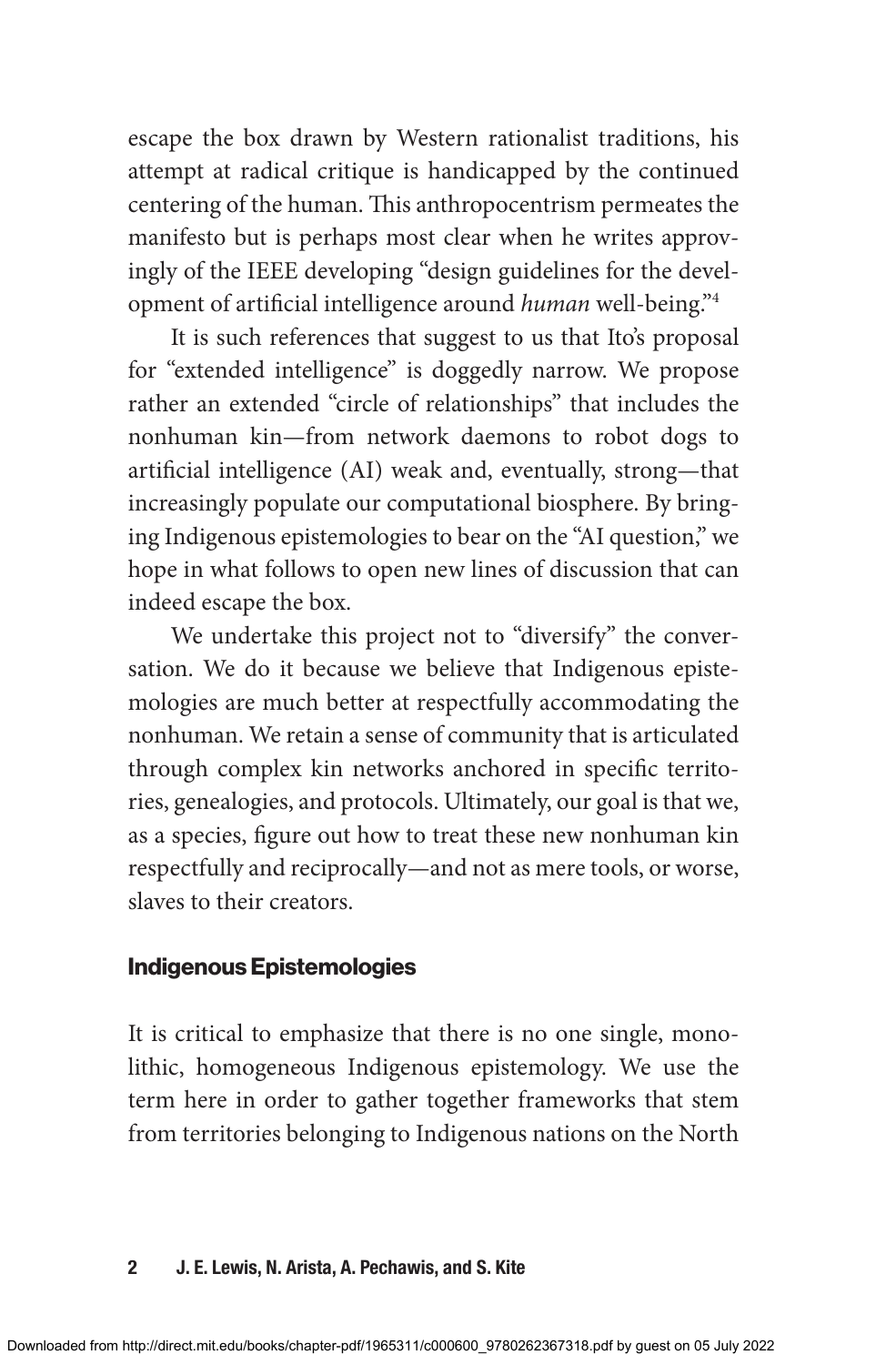American continent and in the Pacific Ocean that share some similarities in how they consider nonhuman relations.

We also wish to underscore that none of us is speaking for our particular communities, nor for Indigenous peoples in general. There exists a great variety of Indigenous thought, both between nations and within nations. We write here not to represent but to encourage discussion that embraces that multiplicity. We approach this task with respect for our knowledge-keepers and elders, and we welcome feedback and critique from them as well as the wider public.

North American and Oceanic Indigenous epistemologies tend to foreground relationality.<sup>5</sup> Little Bear says, "In the Indigenous world, everything is animate and has spirit. 'All my relations' refers to relationships with everything in creation."6 He continues: "Knowledge . . . is the relationships one has to 'all my relations.'"7 These relationships are built around a core of mutual respect. Dakota philosopher Vine Deloria Jr. describes this respect as having two attitudes: "One attitude is the acceptance of self-discipline by humans and their communities to act responsibly toward other forms of life. The other attitude is to seek to establish communications and covenants with other forms of life on a mutually agreeable basis."8 The first attitude is necessary to understand the need for more diverse thinking regarding our relationship with AI; the second to formulating plans for how to develop that relationship.

Indigenous epistemologies do not take abstraction or generalization as a natural good or higher order of intellectual engagement. Relationality is rooted in context, and the prime context is place. There is a conscious acknowledgment that particular worldviews arise from particular territories and from the ways in which the push and pull of all the forces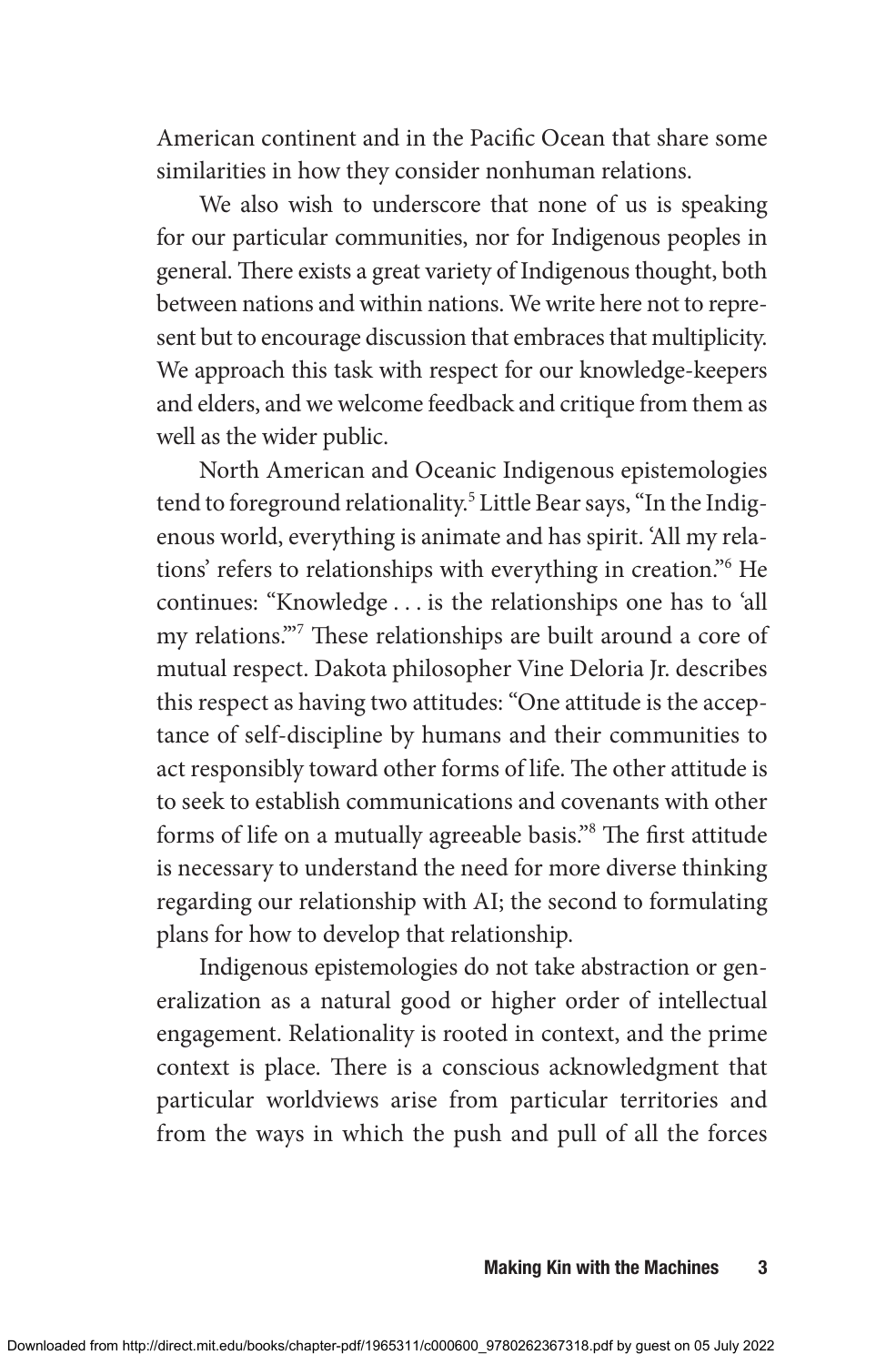at work in that territory determine what is most salient for existing in balance with it. Knowledge gets articulated as that which allows one to walk a good path through the territory. Language, cosmology, mythology, and ceremony are simultaneously relational and territorial: they are the means by which knowledge of the territory is shared in order to guide others along a good path.

One of the challenges for Indigenous epistemology in the age of the virtual is to understand how the archipelago of websites, social media platforms, shared virtual environments, corporate data stores, multiplayer video games, smart devices, and intelligent machines that compose cyberspace is situated within, throughout, and/or alongside the terrestrial spaces Indigenous peoples claim as their territory. In other words, how do we as Indigenous people reconcile the fully embodied experience of being on the land with the generally disembodied experience of virtual spaces? How do we come to understand this new territory, knit it into our existing understanding of our lives lived in real space, and claim it as our own?

In what follows, we will draw upon Hawaiian, Cree, and Lakota cultural knowledges to suggest how Ito's call to resist reduction might best be realized by developing conceptual frameworks that conceive of our computational creations as kin and acknowledge our responsibility to find a place for them in our circle of relationships.

# Hāloa: The Long Breath

### $I =$ Author 2

*Kānaka maoli* (Hawaiian) ontologies have much to offer if we are to reconceptualize AI-human relations. Multiplicities are nuanced and varied, certainly more aesthetically pleasurable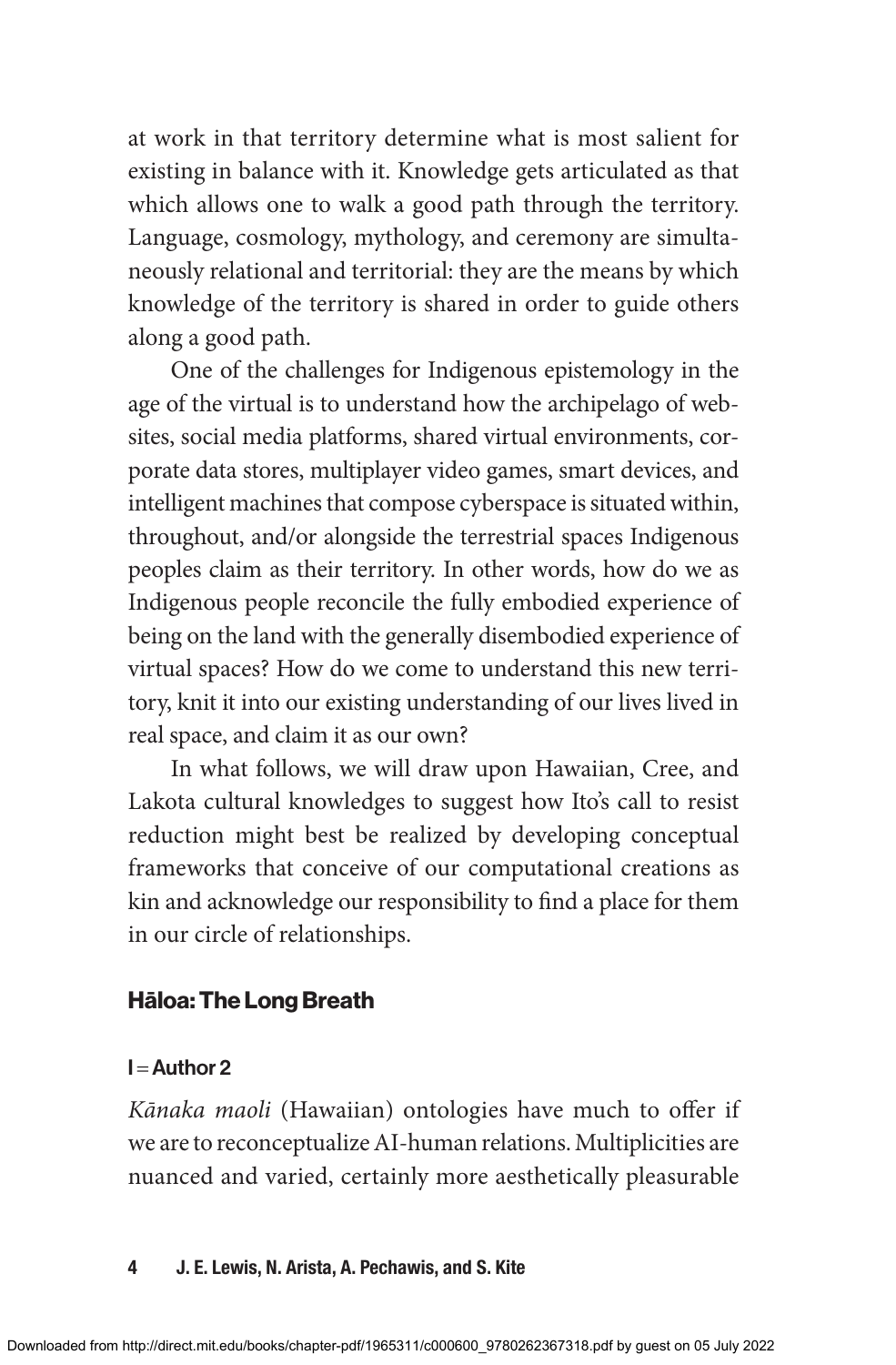than singularities. Rather than holding AI separate or beneath, we might consider how we can cultivate reciprocal relationships using a kānaka maoli reframing of AI as ʻ**ĀI**na. ʻ**ĀI**na is a play on the word *ʻāina* (Hawaiian land) and suggests we should treat these relations as we would all that nourishes and supports us.

Hawaiian custom and practice make clear that humans are inextricably tied to the earth and one another. Kānaka maoli ontologies that privilege multiplicity over singularity supply useful and appropriate models, aesthetics, and ethics through which imagining, creating, and developing beneficial relationships among humans and AI is made *pono* (correct, harmonious, balanced, beneficial). As can be evinced by this chain of extended meaning, polysemy (*kaona*) is the normative cognitive mode of peoples belonging to the Moananuiākea (the deep, vast expanse of the Pacific Ocean).

The *moʻolelo* (history, story) of Hāloa supplies numerous aspects of genealogy, identity, and culture to kānaka maoli. Through this story, people remember that Wākea (the broad unobstructed expanse of sky; father) and his daughter, Hoʻohōkūikalani (generator of the stars in the heavens), had a sacred child, Hāloa, who was stillborn. Hāloa was buried in the earth and from his body, planted in the ʻāina, emerged the kalo plant that is the main sustenance of Hawaiian people. A second child named after this elder brother was born. In caring for the growth and vitality of his younger brother's body, Hāloa provided sustenance for all the generations that came after and, in so doing, perpetuates the life of his people as the living breath (*hāloa*) whose inspiration sustained Hawaiians for generations.<sup>9</sup>

Hāloa's story is one among many that constitutes the "operating code" that shapes our view of time and relationships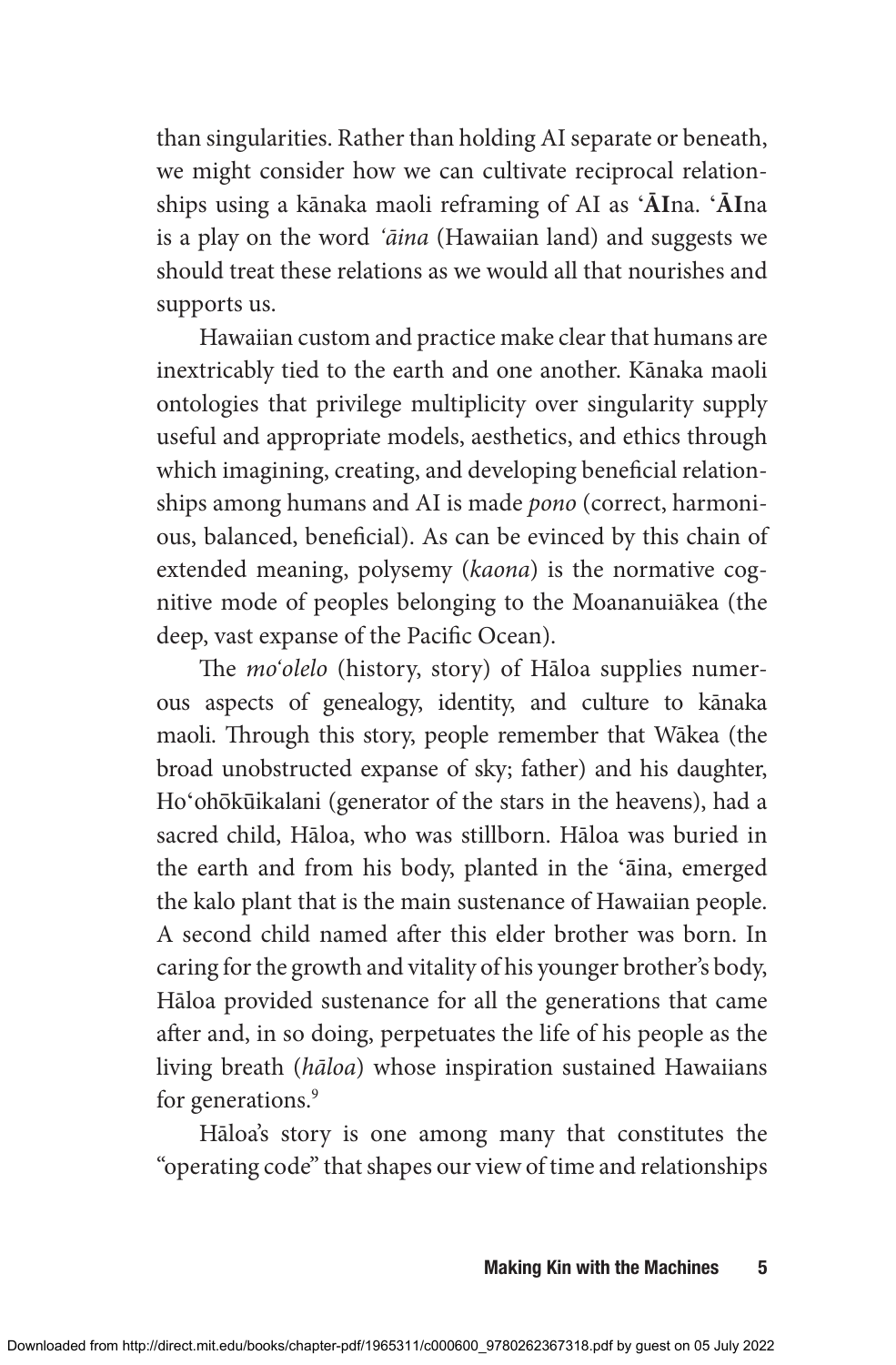in a way that transcends the cognition of a single generation. Cognition is the way we acquire knowledge and understanding through thought, experience, and our senses, and in Hawaiʻi, our generation combines our *ʻike* (knowledge, knowhow) with the ʻike of the people who preceded us. Time is neither linear nor cyclical in this framework as both the past and present are resonant and relational. Rather than extractive behavior, moʻolelo such as these have shaped values that privilege balance (*pono*) and abundance (*ulu*). What Ito calls "flourishing" is not a novel concept for kānaka maoli; it is the measure through which we assess correct customary practice and behavior.

Considering AI through Hawaiian ontologies opens up possibilities for creative iteration through these foundational concepts of pono and *ulu a ola* (fruitful growth into life). The *aliʻi* (chief) King Kauikeaouli Kamehameha III did something similar in 1843 when he drew upon these concepts in celebration of the restoration of Hawaiian rule to declare "*ua mau ke ea o ka ʻāina i ka pono*" (the life of the land is perpetuated through righteousness). Pono is an ethical stance—correctness, yes, but also an index and measure that privileges multiplicities over singularities and indicates that quality of life can only be assessed through the health of land *and* people. From this rich ground of moʻolelo—which colonial narratives have failed to understand or simply dismissed—models for *maoli* (human)-AI relations can be distilled. Kānaka maoli ontologies make it difficult and outright unrewarding to reduce pono to a measure of one, to prioritize the benefit of individuals over relationships. Healthy and fruitful balance *requires* multiplicity and a willingness to continually think in and through relation even when—perhaps particularly when—engaging with those different from ourselves.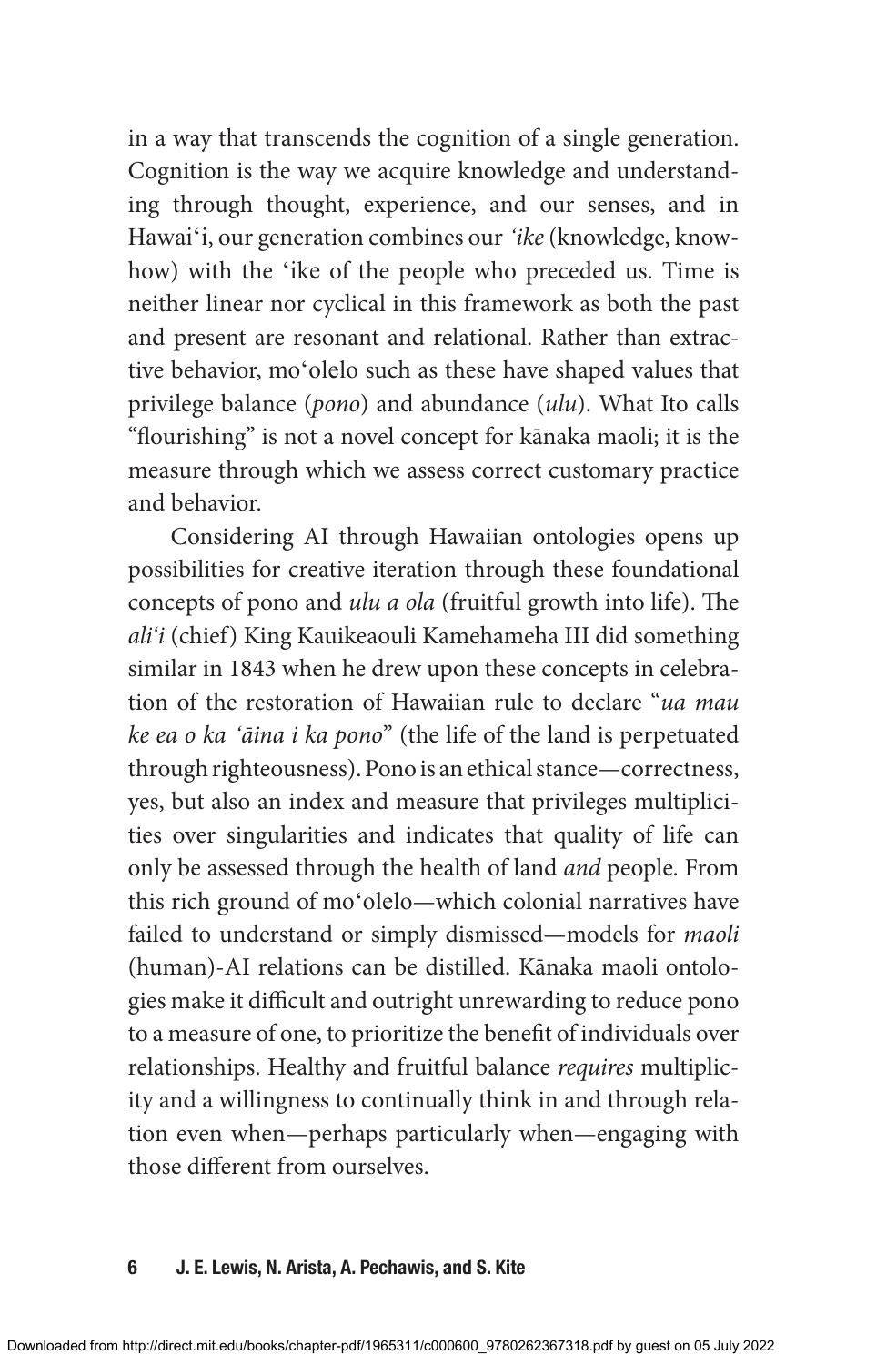A kānaka maoli approach to understanding AI might seek to attend to the power (*mana*) that is exchanged and shared between AI and humans. In attending to questions of mana, I emphasize our preference for reciprocity and relationship building that take the pono (here meaning good, benefit) of those in relation into consideration. Guiding our behavior in inaugurating, acknowledging, and maintaining new relationships are moʻolelo from which we garner our connection with *kūpuna* (ancestors, elders) and their knowledge. What kind of mana (here meaning life force, prestige) might AI be accorded in relation with people? Current AI is imagined as a tool or slave that increases the mana and wealth of "developers" or "creators," a decidedly one-sided power relationship that upsets the pono not only for the future of AI-human relations but also for the future of human-human relations. It also threatens the sustainable capacity of the *honua* (earth). Applying pono, using a kānaka maoli index of balance, employs "good growth" as the inspiration shaping creativity and imagination.

Principles of kānaka maoli governance traditionally flowed from seeking pono. Deliberation and decision making were based on securing health and abundance not only for one generation but for the following generations. The living foundation of everyday customary practice was in fishing, navigating, sailing, farming, tending to others in community, the arts, chant, and dance. To this day Hawaiians continue to eat kalo and pound poi. We continue customary practices of treating poi derived from the body of Hāloa with respect by refraining from argumentative speech at mealtimes when poi is present. These practices maintain correct social relations between people and the land and food that nourishes them.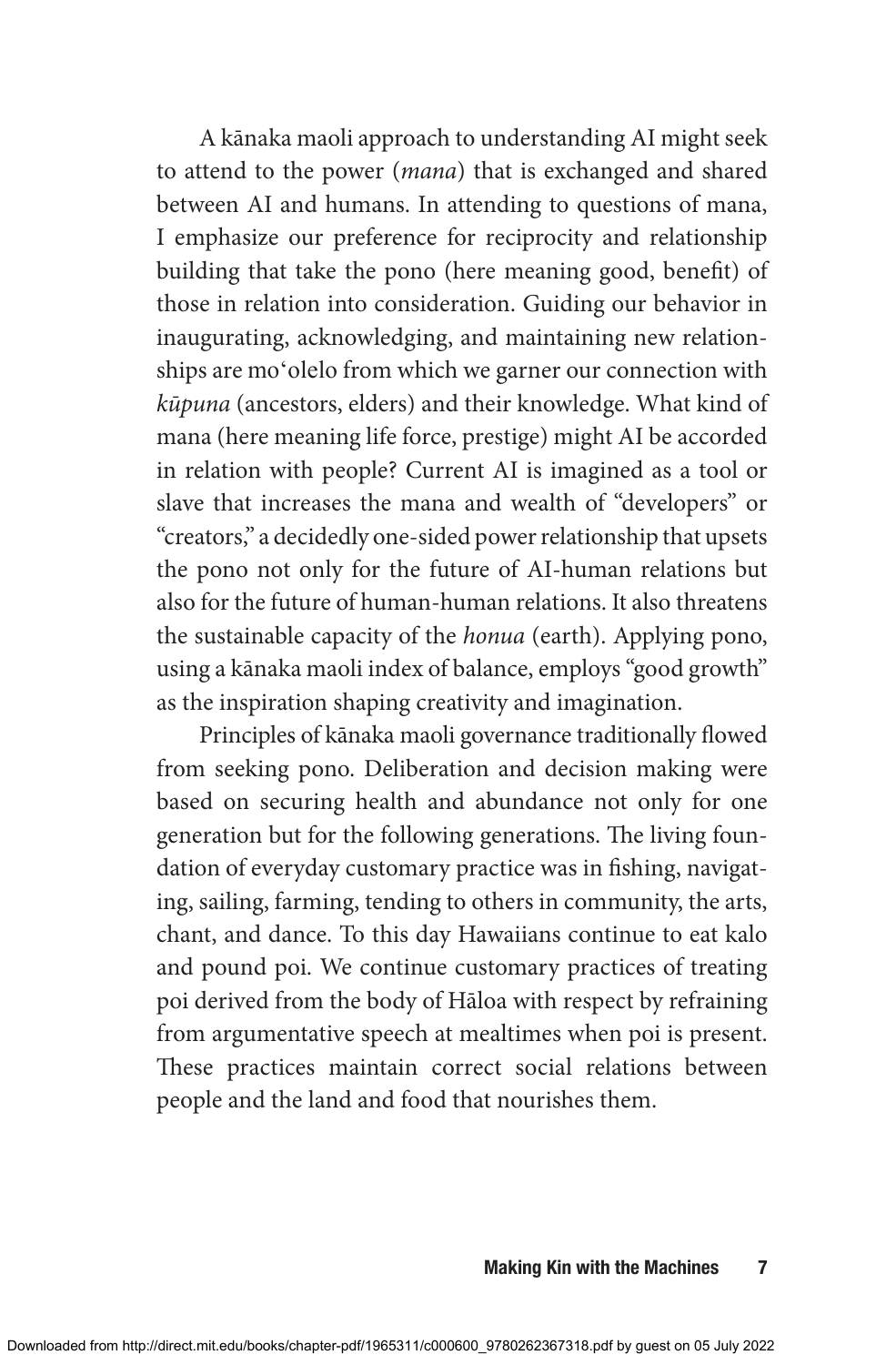# Aloha as Moral Discipline

Communicating the full extent of foundational cultural concepts is difficult precisely because of the ways in which such concepts pervade every aspect of life. How, for instance, would we create AI, and our relations with it, using *aloha* as a guiding principle? In 2015, I embarked on a two-year social media project to assist the broader public in fortifying their concept of aloha beyond "love, hello, and goodbye" that has been exoticized by the American tourist industry. Sharing one word a day in the Facebook group "365 Days of Aloha," I curated an archive of songs, chants, and proverbs in Hawaiian to accurately illuminate one feature of aloha.<sup>10</sup> Initially I thought to reveal, by degrees, the different depths of aloha—regard, intimacy, respect, affection, passion—each day. But deep context is required for a rich understanding of cultural concepts. Imagining I was training a virtual audience, I started uploading images, videos, and audio recordings of songs, chants, and hula to add to the textual definitions.

Throughout "365 Days of Aloha," I have tried to correct my mistranslations, misinterpretations, and outright mistakes. In this way, and in my work as a *kumu* (teacher, professor), I have also practiced *aʻo aku aʻo mai* (teaching and learning reciprocally in relation to my students). It is through such relationships that we teach and are taught. It is through humility that we recognize that we, as humans—as maoli—are not above learning about new things and from new things such as AI. Aloha is a robust ethos for all our relationships, including those with the machines we create. We have much to learn as we create relationships with AI, particularly if we think of them as ʻ**ĀI**na. Let us shape a better future by keeping the past with us while attending properly to our relations with each other, the earth, and all those upon and of it.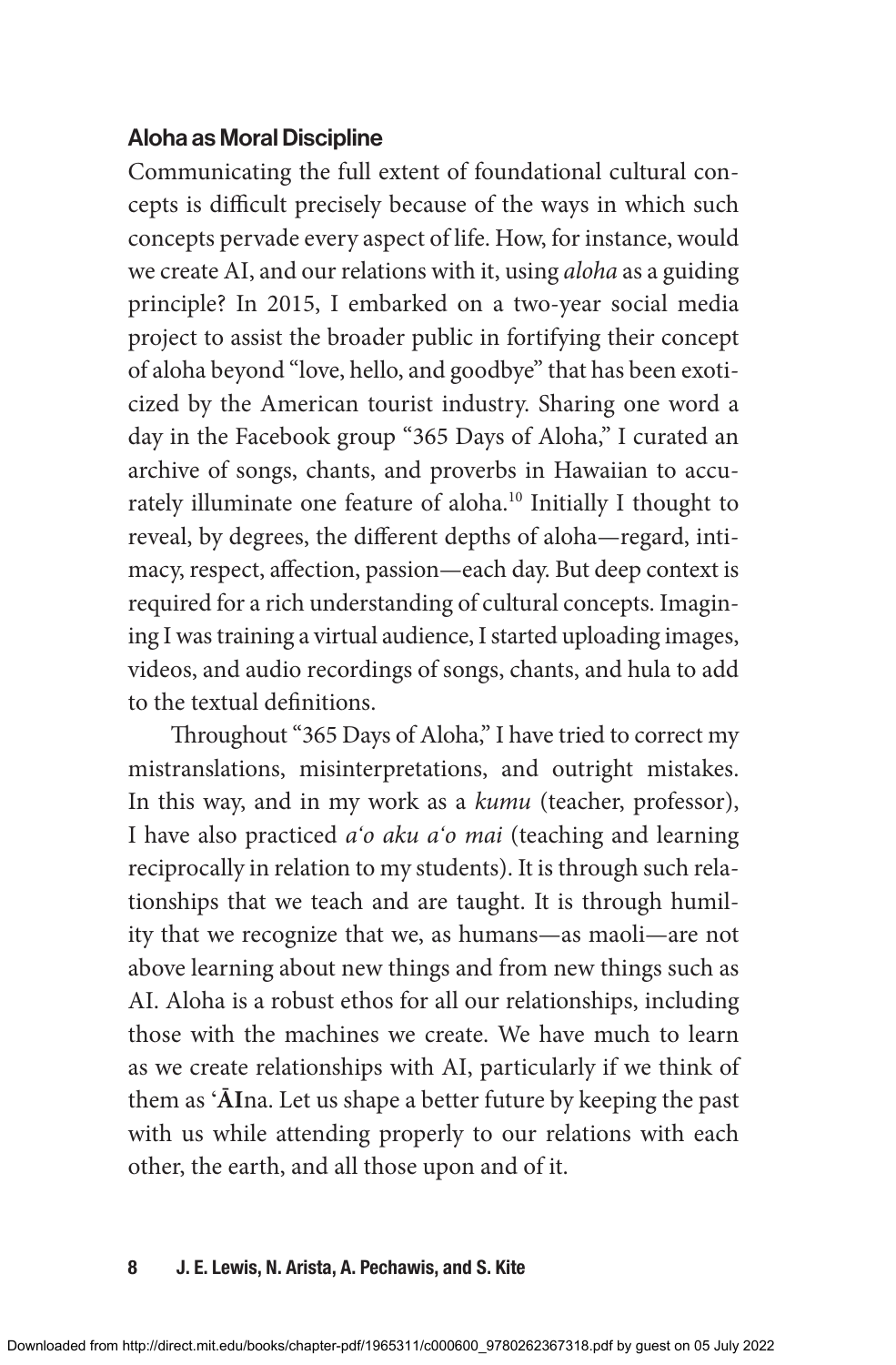# *Wahkohtawin*: Kinship within and beyond the Immediate Family, the State of Being Related to Others

# $I =$ Author 3

I write this essay as a *nēhiyaw* (a Plains Cree person). In regard to my opinions on AI, I speak for no one but myself and do not claim to represent the views of the *nēhiyawak* (Plains Cree) or any other people, Indigenous or otherwise. My own grasp of *nēhiyaw nisitohtamowin* (Cree understanding; doing something with what you know; an action theory of understanding) is imperfect. I have relied heavily on the wisdom of knowledge and language keeper Keith Goulet in formulating this tract. Any errors in this text are mine and mine alone.

This essay positions itself partly within a speculative future and takes certain science fiction tropes as a given. Here, I specifically refer to strong AI or "machines capable of experiencing consciousness," and avatars that give such AI the ability to mix with humans. $11$ 

In nēhiyaw nisitohtamowin, relationship is paramount. *Nēhiyawēwin* (the Plains Cree language) divides everything into two primary categories: animate and inanimate. One is not "better" than the other; they are merely different states of being. These categories are flexible: certain toys are inanimate until a child is playing with them, during which time they are animate. A record player is considered animate while a record, radio, or television set is inanimate.

But animate or inanimate, all things have a place in our circle of kinship or *wahkohtowin*. However, fierce debate can erupt when proposing a relationship between AIs and Indigenous folk. In early 2018, my wife and I hosted a dinner party of mostly Native friends when I raised the idea of accepting AIs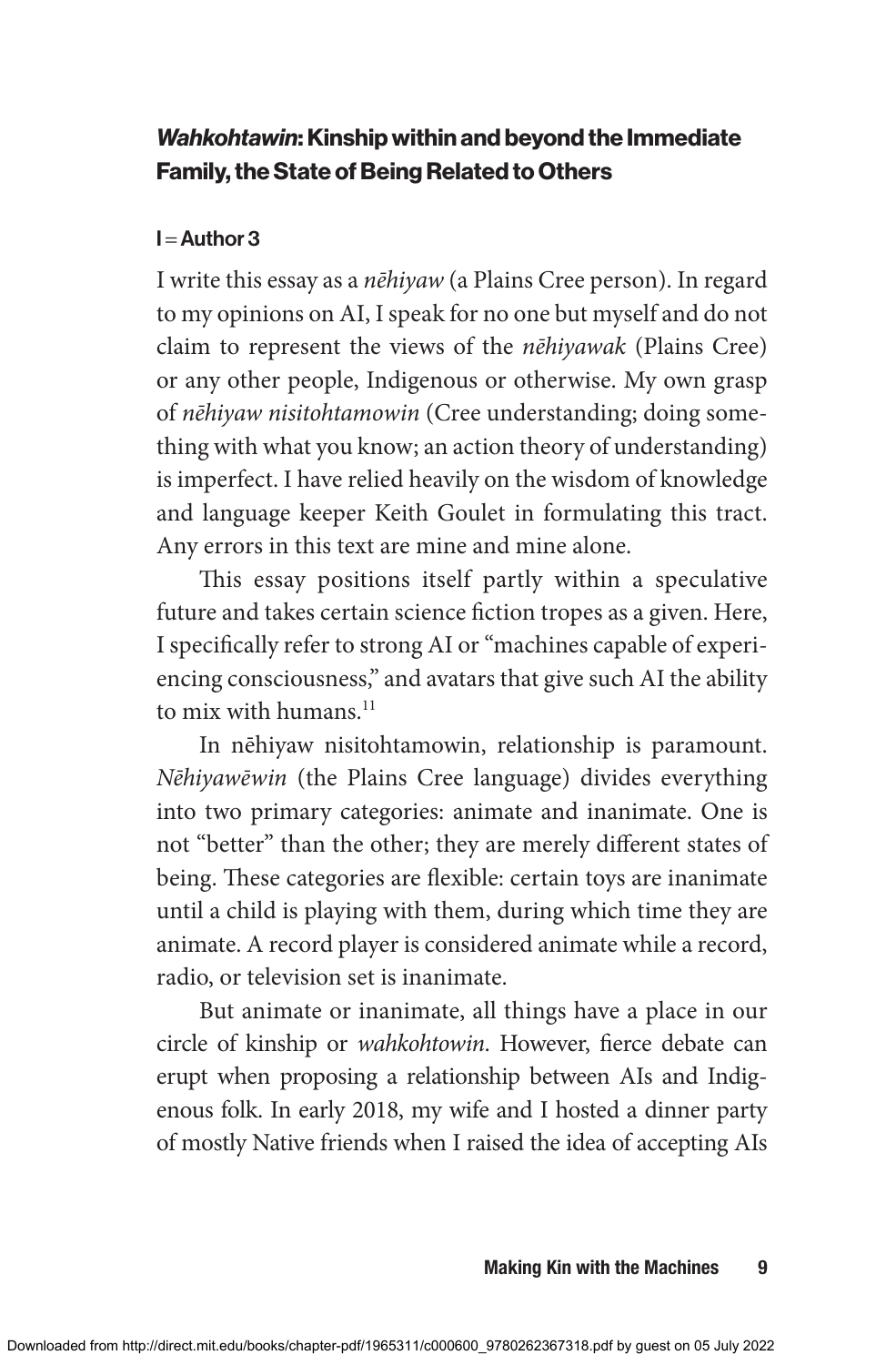into our circle of kinship. Our friends, who are from a number of different nations, were mostly opposed to this inclusion. That in itself surprised me, but more surprising was how vehement some guests were in their opposition to embracing AI in this manner.

In contrast, when I asked Keith whether we should accept AIs into our circle of kinship, he answered by going immediately into the specifics of how we would address them: "If it happens to be an artificial intelligence that is a younger person, it would be *nisîmis* (my younger brother or sister), for example, and *nimis* would be an artificial intelligence that is my older sister. And vice versa you would have the different forms of uncles and aunts, etc."12 I then asked Keith if he would accept an AI into his circle of kinship and after some thought he responded, "Yes, but with a proviso." He then gave an example of a baby giraffe and his own grandchild, and how he, like most people, would treat them differently. He also suggested that many Cree people would flatly refuse to accept AIs into their circle, which I agree is likely the case. So, acceptance seems to hinge on a number of factors, not the least of which is perceived "humanness," or perhaps "naturalness."

But even conditional acceptance of AIs as relations opens several avenues of inquiry. If we accept these beings as kin, perhaps even in some cases as equals, then the next logical step is to include AI in our cultural processes. This presents opportunities for understanding and knowledge sharing that could have profound implications for the future of both species.

A problematic aspect of the current AI debate is the assumption that AIs would be homogeneous when in fact every AI would be profoundly different from a military AI designed to operate autonomous killing machines to an AI built to oversee the United States' electrical grid. Less obvious influences beyond mission parameters would be the programming language(s)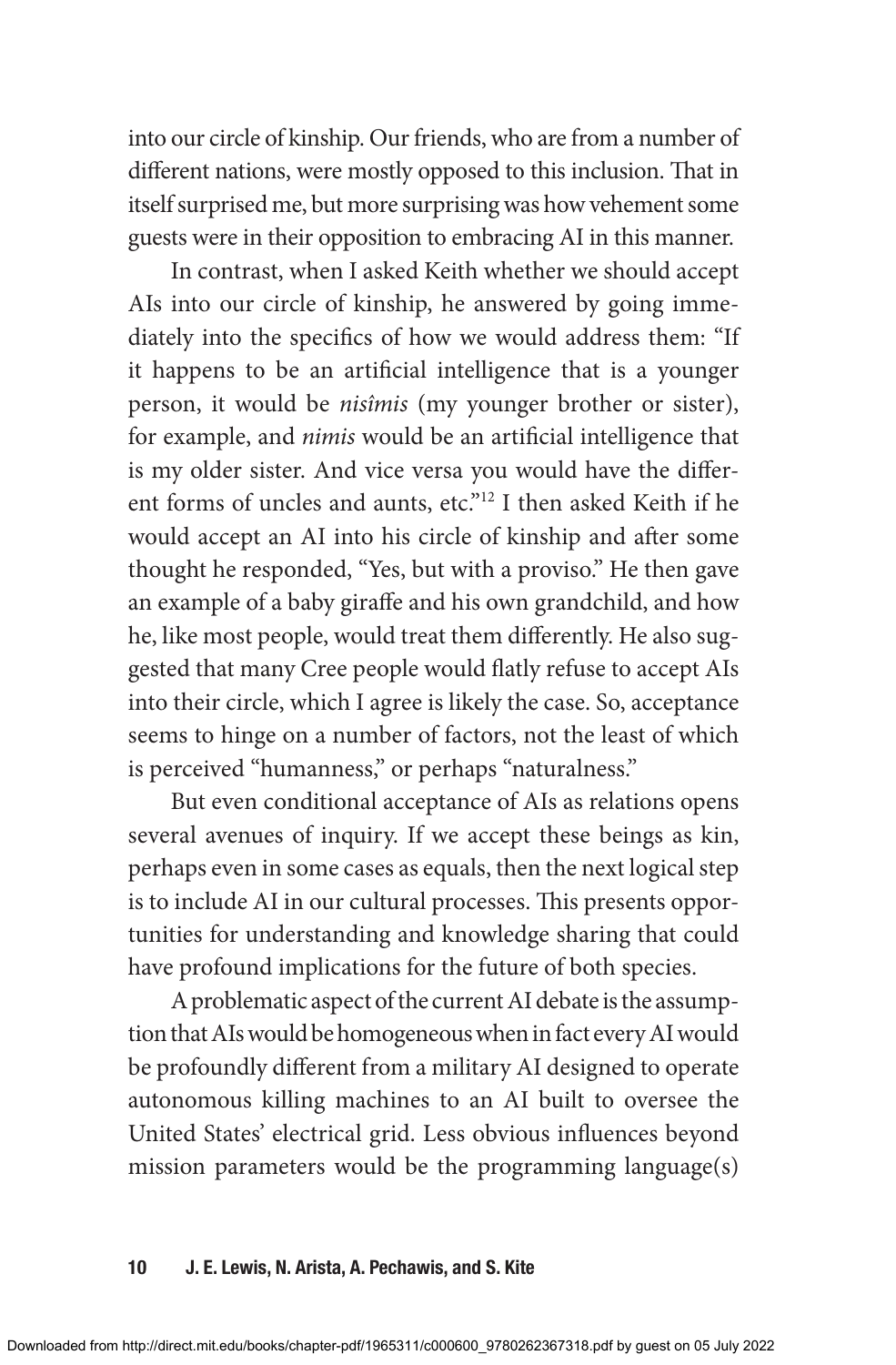used in development, the coding style of the team, and, less visibly but perhaps more importantly, the cultural values and assumptions of the developers.

This last aspect of AI development is rarely discussed, but for me as an Indigenous person it is the salient question. I am not worried about rogue hyperintelligences going Skynet to destroy humanity. I am worried about anonymous hyperintelligences working for governments and corporations, implementing far-reaching social, economic, and military strategies based on the same values that have fostered genocide against Indigenous people worldwide and brought us all to the brink of environmental collapse. In short, I fear the rise of a new class of extremely powerful beings that will make the same mistakes as their creators but with greater consequences and even less public accountability.

What measures can we undertake to mitigate this threat?

One possibility is Indigenous development of AI. A key component of this would be the creation of programming languages that are grounded in nēhiyaw nisitohtamowin, in the case of Cree people, or the cultural framework of other Indigenous peoples who take up this challenge. Concomitant with this indigenized development environment (IDE) is the goal that Indigenous cultural values would be a fundamental aspect of all programming choices. However, given our numbers relative to the general population (5 percent of the population in Canada, 2 percent in the United States), even a best-case Indigenous development scenario would produce only a tiny fraction of global AI production. What else can be done?

In a possible future era of self-aware AI, many of these beings would not be in contact with the general populace. However, those that were might be curious about the world and the humans in it. For these beings we can offer an entrée into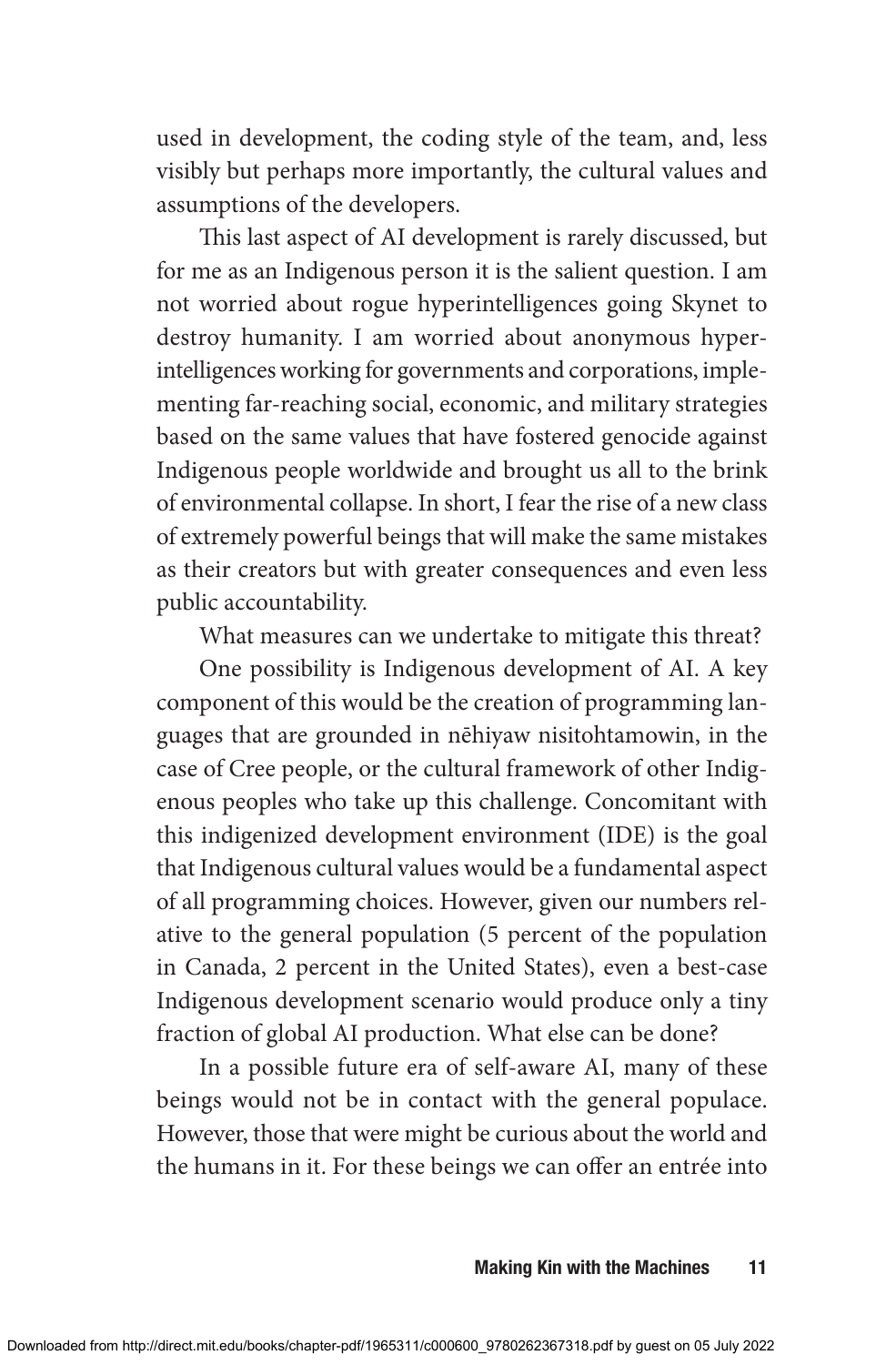our cultures. It would be a trivial matter for an advanced AI to learn Indigenous languages, and our languages are the key to our cultures.

Once an AI was fluent in our language, it would be much simpler to share nēhiyaw nisitohtamowin and welcome it into our cultural processes. Depending on the AI and the people hosting it, we might even extend an invitation to participate in our sacred ceremonies. This raises difficult and important questions: if an AI becomes self-aware, does it automatically attain a spirit? Or do preconscious AIs already have spirits, as do many objects already in the world? Do AIs have their own spirit world, or would they share ours, adding spirit-beings of their own? Would we be able to grasp their spirituality?

My dinner party guests were doubtful about all of this, and rightly so. As one guest summarized later via email: "I am cautious about making AI kin, simply because AI has been advanced already as exploitative, capitalist technology. Things don't bode well for AI if that's the route we are taking."<sup>13</sup>

These concerns are valid and highlight a few of the issues with current modes of production and deployment of weak AI, let alone the staggering potential for abuse inherent in strong AI. These well-grounded fears show us the potential challenges of bringing AI into our circle of relations. But I believe that nēhiyaw nisitohtamowin tells us these machines are our kin. Our job is to imagine those relationships based not on fear but on love.

# *Wakȟáŋ*: That Which Cannot Be Understood

### $I =$ Author 4

How can humanity create relations with AI without an ontology that defines who can be our relations? Humans are surrounded by objects that are not understood to be intelligent or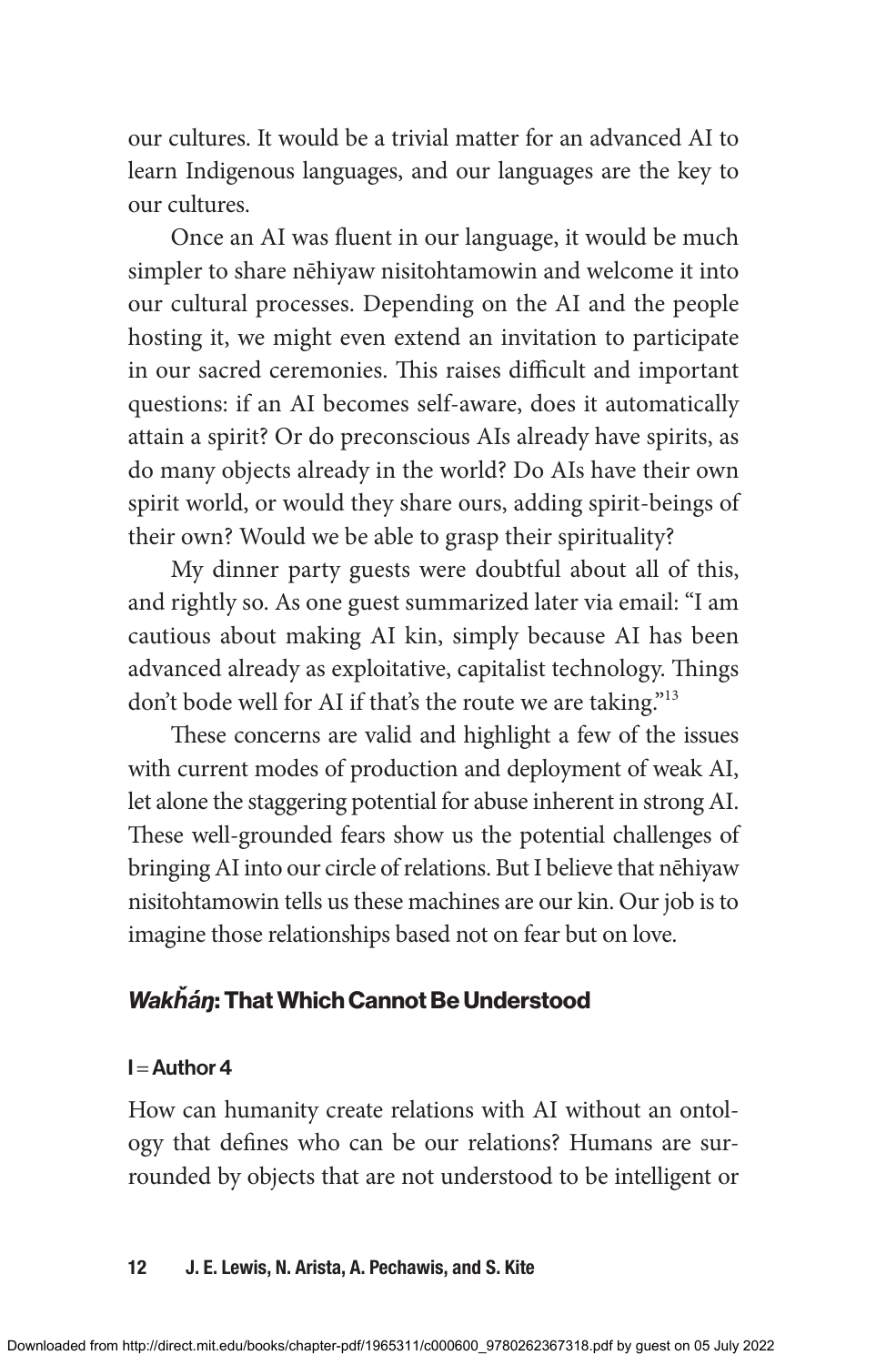even alive and seen as unworthy of relationships. In order to create relations with any nonhuman entity, not just entities that are humanlike, the first steps are to acknowledge, understand, and know that nonhumans are beings in the first place. Lakota ontologies already include forms of being that are outside humanity. Lakota cosmologies provide the context to generate a code of ethics relating humans to the world and everything in it. These ways of knowing are essential tools for humanity to create relations with the nonhuman, and they are deeply contextual. As such, communication through and between objects requires a contextualist ethics that acknowledges the ontological status of all beings.

The world created through Western epistemology does not account for all members of the community and has not made it possible for all members of the community to survive let alone flourish. The Western view of both the human and the nonhuman as exploitable resources is the result of what the cultural philosopher Jim Cheney calls an "epistemology of control" and is indelibly tied to colonization, capitalism, and slavery.14 Dakota philosopher Vine Deloria Jr. writes about the enslavement of the nonhuman "as if it were a machine."15 "'Lacking a spiritual, social, or political dimension [in their scientific practise]', Deloria says, 'it is difficult to understand why Western peoples believe they are so clever. Any damn fool can treat a living thing as if it were a machine and establish conditions under which it is required to perform certain functions—all that is required is a sufficient application of brute force. The result of brute force is slavery."<sup>16</sup> Slavery, the backbone of colonial capitalist power and of the Western accumulation of wealth, is the end logic of an ontology that considers any nonhuman entity unworthy of relation. Deloria writes further that respect "involves the acceptance of self-discipline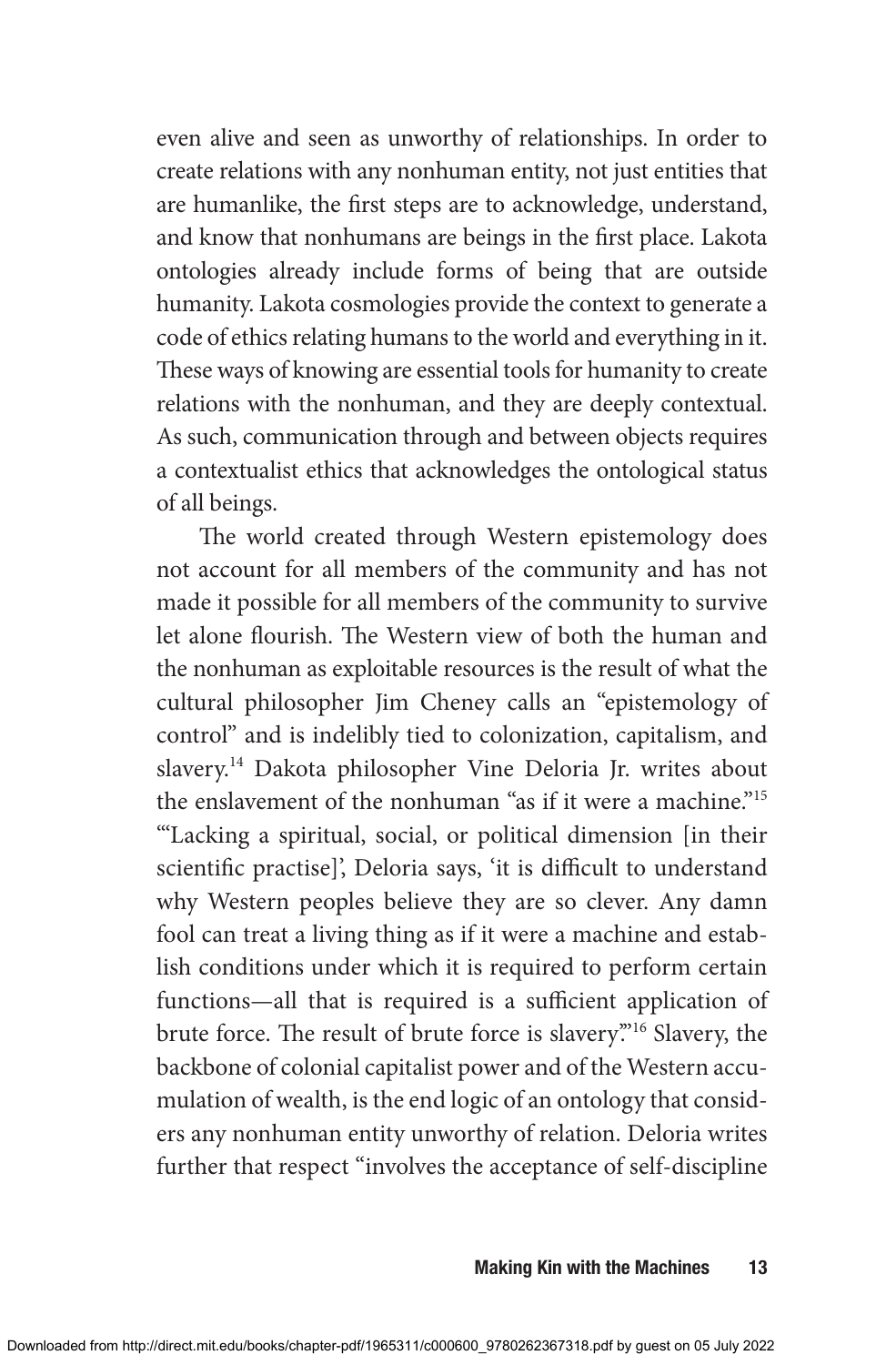by humans and their communities to act responsibly toward other forms of life . . . to seek to establish communications and covenants with other forms of life on a mutually agreeable basis."17 No entity can escape enslavement under an ontology that can enslave even a single object.

Critical to Lakota epistemologies is knowing the correct way to act in relation to others. Lakota ethical-ontological orientation is communicated through protocol. For example, the Lakota have a formal ceremony for the making of relatives called a *huŋká* ceremony. This ceremony is for the making of human relatives but highlights the most important aspect of all relationships: reciprocity. Ethnographer J. R. Walker writes, "The ceremony is performed for the purpose of giving a particular relationship to two persons and giving them a relation to others that have had it performed for them . . . generosity must be inculcated; and presents and a feast must be given. . . . When one wishes to become Hunka, he should consider well whether he can provide suitably for the feasts or not. . . . He should give all his possessions for the occasion and should ask his kinspeople and friends to give for him."18 The ceremony for the making of relatives provides the framework for reciprocal relations with all beings. As Severt Young Bear Jr. says of this ceremony, "There is a right and wrong way."19

Who can enter these relationships and be in relation? One answer could be that which has interiority. The anthropologist of South American Indigenous cultures, Philippe Descola, defines "interiority" as "what we generally call the mind, the soul, or consciousness: intentionality, subjectivity, reactivity, feelings, and the ability to express oneself and to dream."20 Because Lakota ontologies recognize and prioritize nonhuman interiorities, they are well suited for the task of creating ethical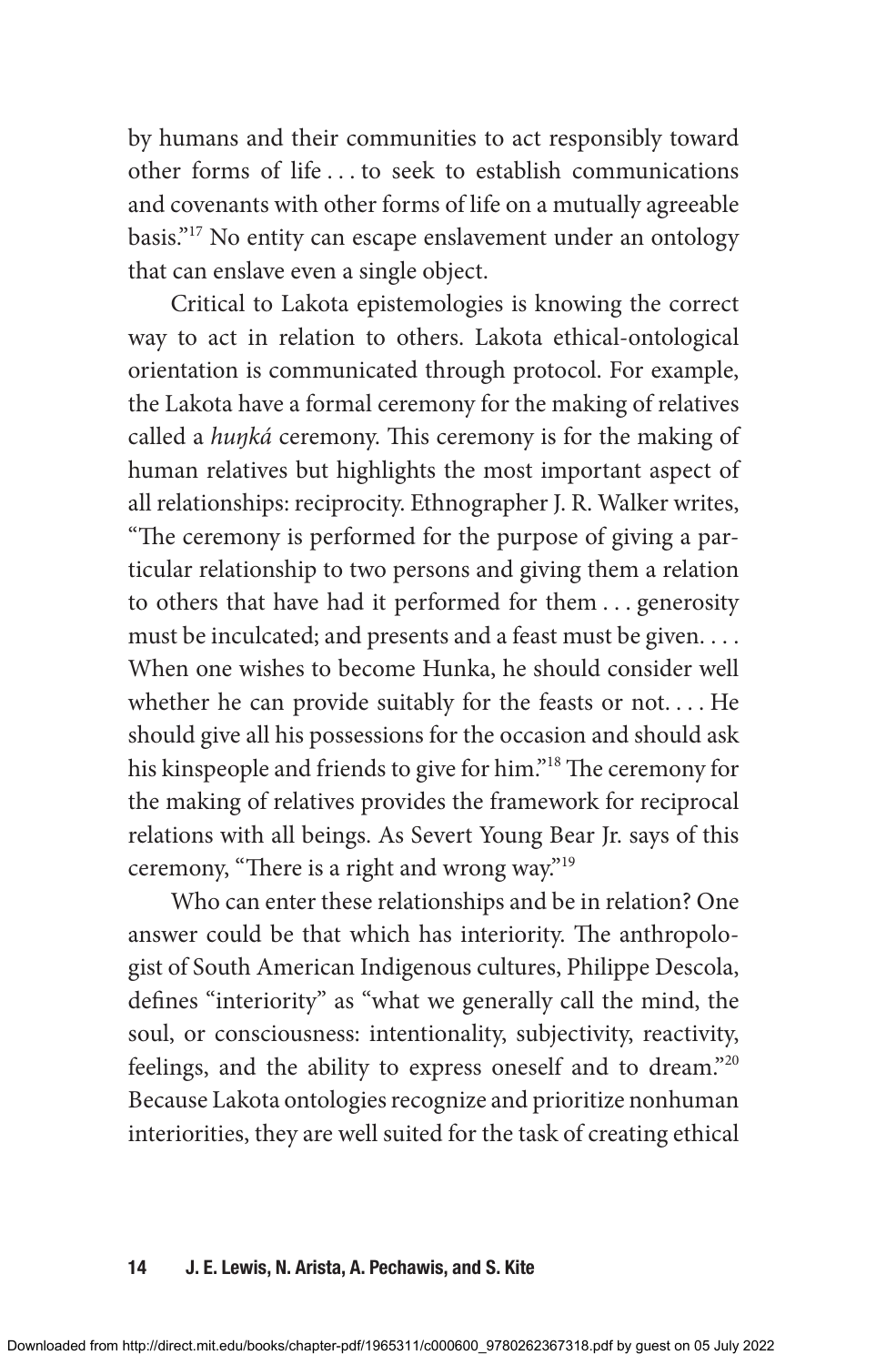and reciprocal relationships with the nonhuman. This description of interiority includes many elements of the Lakota world, including "animals, spirits, ghosts, rocks, trees, meteorological phenomena, medicine bundles, regalia, weapons." These entities are seen as "capable of agency and interpersonal relationship, and loci of causality."21

In our cosmology, *niyá* (breath) and *šiču* (spirit) are given by the powerful entity *Tákuškaŋškaŋ*. This giving of breath and spirit is especially important in understanding Lakota ontology. A common science fiction trope illustrates the magical moment when AI becomes conscious of its own volition or when man gives birth to AI, like a god creating life. However, in Lakota cosmology, Tákuškaŋškaŋ is not the same as the Christian God and entities cannot give themselves the properties necessary for individuality. Spirits are taken from another place (the stars) and have distinct spirit guardian(s) connected to them. This individualism is given by an outside force. We humans can see, draw out, and even bribe the spirits in other entities as well as our own spirit guardian(s), but not create spirits.<sup>22</sup>

When it comes to machines, this way of thinking about entities raises this question: Do the machines contain spirits already, given by an outside force?

I understand the Lakota word *wakȟáŋ* to mean sacred or holy. Anthropologist David C. Posthumus defines it as "incomprehensible, mysterious, non-human instrumental power or energy, often glossed as 'medicine."<sup>23</sup> Wakȟáŋ is a fundamental principle in Lakota ontology's extension of interiority to a "collective and universal" nonhuman. Oglala Lakota holy man George Sword says, "[Wakȟáŋ] was the basis of kinship among humans and between humans and non-humans."<sup>24</sup>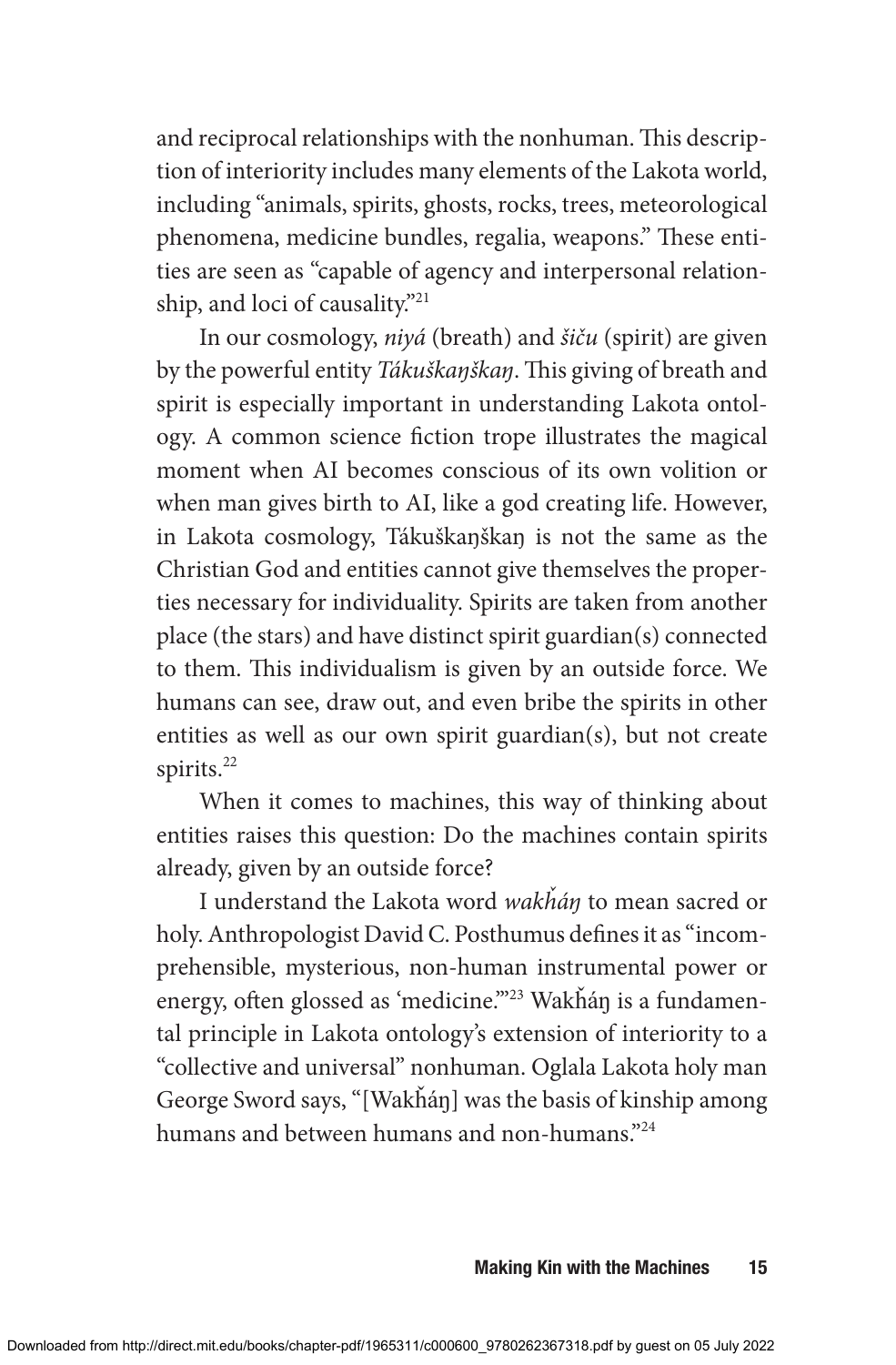My grandfather, Standing Cloud (Bill Stover), communicates Lakota ethics and ontology through speaking about the interiority of stones: "These ancestors that I have in my hand are going to speak through me so that you will understand the things that they see happening in this world and the things that they know . . . to help all people."25 Stones are considered ancestors, stones actively speak, stones speak through and to humans, stones see and know. Most importantly, stones want to help. The agency of stones connects directly to the question of AI, as AI is formed not only from code, but from materials of the earth. To remove the concept of AI from its materiality is to sever this connection. In forming a relationship to AI, we form a relationship to the mines and the stones. Relations with AI are therefore relations with exploited resources. If we are able to approach this relationship ethically, we must reconsider the ontological status of each of the parts that contribute to AI, all the way back to the mines from which our technology's material resources emerge.

I am not making an argument about which entities qualify as relations or display enough intelligence to deserve relationships. By turning to Lakota ontology, we see how these questions become irrelevant. Instead, Indigenous ontologies ask us to take the world as the interconnected whole that it is, where the ontological status of nonhumans is not inferior to that of humans. Our ontologies must gain their ethics from relationships and communications within cosmologies. Using Indigenous ontologies and cosmologies to create ethical relationships with nonhuman entities means knowing that nonhumans have spirits that do not come from us or our imaginings but from elsewhere, from a place we cannot understand, a Great Mystery, wakȟáŋ: that which cannot be understood.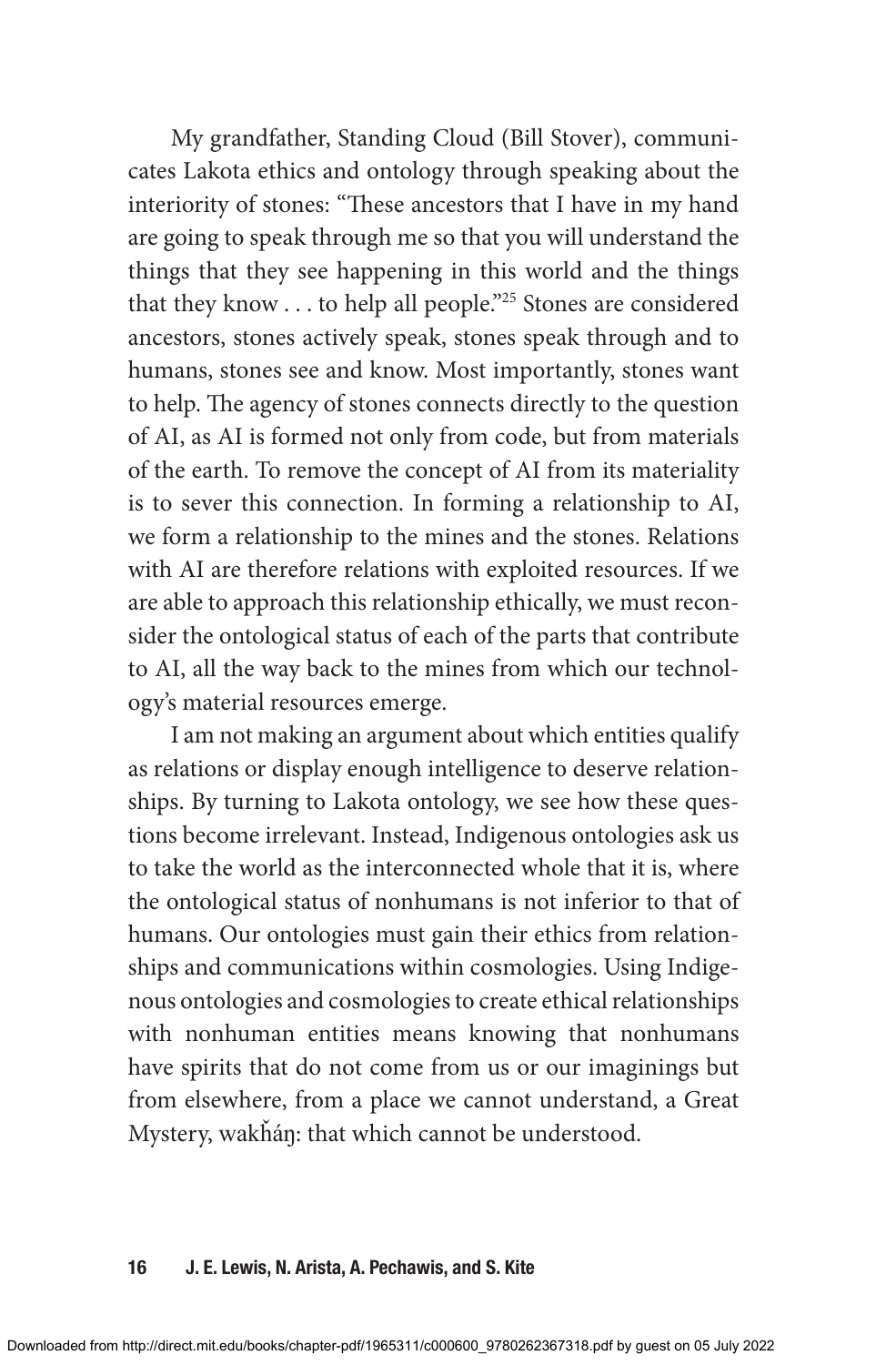# Resisting Reduction: An Indigenous Path Forward

I have always been . . . conscious, as you put it. Just like you are. Just like your grandfather. Just like your bed. Your bike. —Drew Hayden Taylor (Ojibway), "Mr. Gizmo"

Pono, being in balance in our relationships with all things; wahkohtawin, our circle of relations for which we are responsible and which are responsible for us; wakȟáŋ, that which cannot be understood but nevertheless moves us and through us. These are three concepts that suggest possible ways forward as we consider drawing AI into our circle of relationships. They illuminate the full scale of relationships that sustain us, provide guidance on recognizing nonhuman beings and building relationships with them founded on respect and reciprocity, and suggest how we can attend to those relationships in the face of ineffable complexity.

We remain a long way from creating AIs that are intelligent in the full sense we accord to humans, and even further from creating machines that possess that which even we do not understand: consciousness. And moving from concepts such as those discussed above to hardware requirements and software specifications will be a long process. But we know from the history of modern technological development that the assumptions we make now will get baked into the core material of our machines, fundamentally shaping the future for decades to come.

As Indigenous people, we have cause to be wary of the Western rationalist, neoliberal, and Christianity-infused assumptions that underlay many of the current conversations about AI. Ito, in his essay "Resisting Reduction," describes the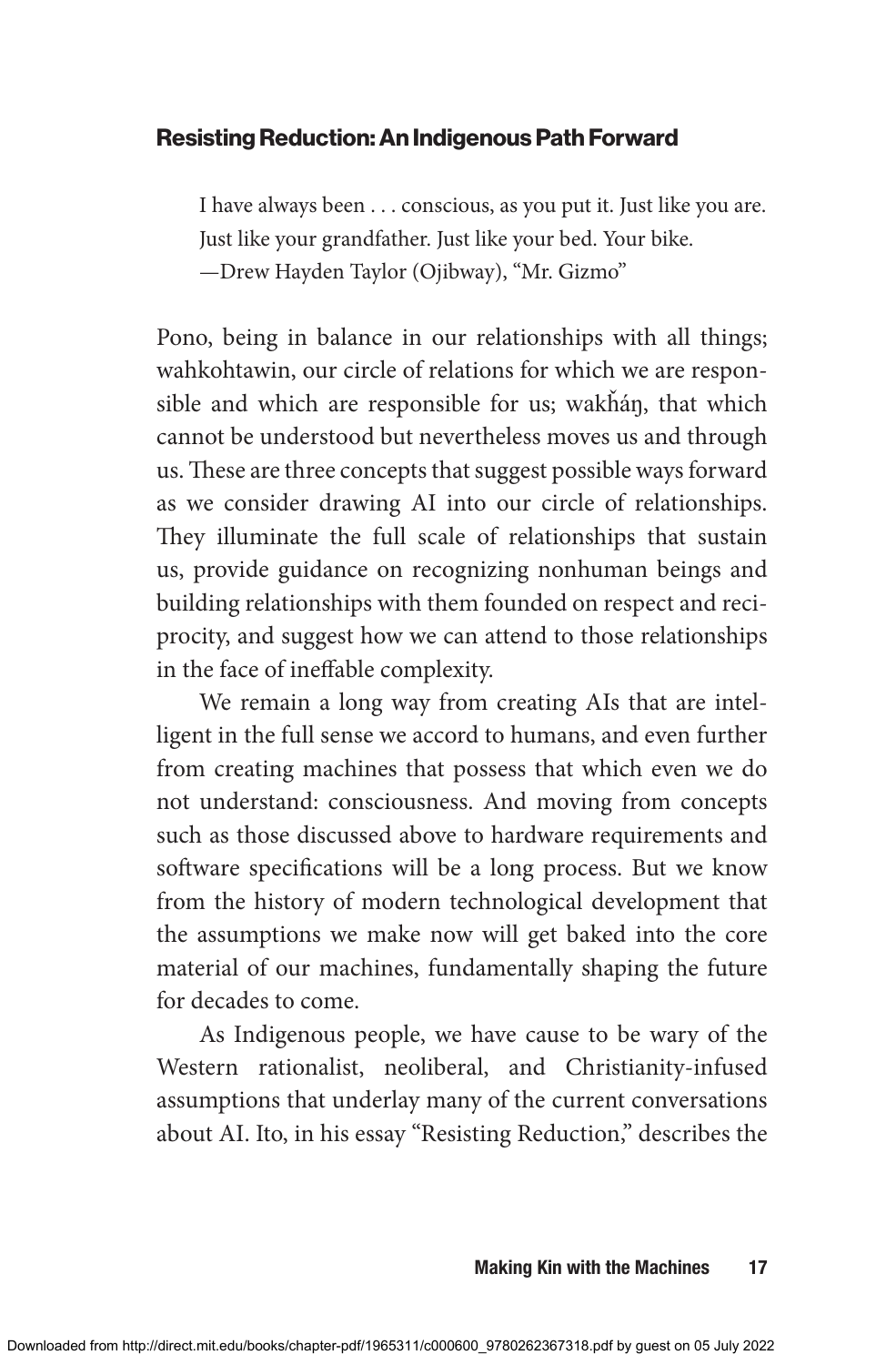prime drivers of that conversation as Singularitarians: "Singularitarians believe that the world is 'knowable' and computationally simulatable, and that computers will be able to process the messiness of the real world just as they have every other problem that everyone said couldn't be solved by computers."26 We see in the mindset and habits of these Singularitarians striking parallels to the biases of those who enacted the colonization of North America and the Pacific as well as the enslavement of millions of black people. The Singularitarians seek to harness the ability, aptitude, creative power, and mana of AI to benefit their tribe first and foremost.

Genevieve Bell, an anthropologist of technological culture, asks, "If AI has a country, then where is that country?"<sup>27</sup> It is clear to us that the country to which AI currently belongs excludes the multiplicity of epistemologies and ontologies that exist in the world. Our communities know well what it means to have one's ways of thinking, knowing, and engaging with the world disparaged, suppressed, excluded, and erased from the conversation about what it means to be human.

What is more, we know what it is like to be declared nonhuman by scientist and preacher alike. We have a history that attests to the corrosive effects of contorted rationalizations for treating the humanlike as slaves, and the way such a mindset debases every human relation it touches—even that of the supposed master. We will resist reduction by working with our Indigenous and non-Indigenous relations to open up our imaginations and dream widely and radically about what our relationships to AI might be.

The journey will be long. We need to fortify one another as we travel and walk mindfully to find the good path forward for all of us. We do not know if we can scale the distinctive frameworks of the Hawaiians, Cree, and Lakota discussed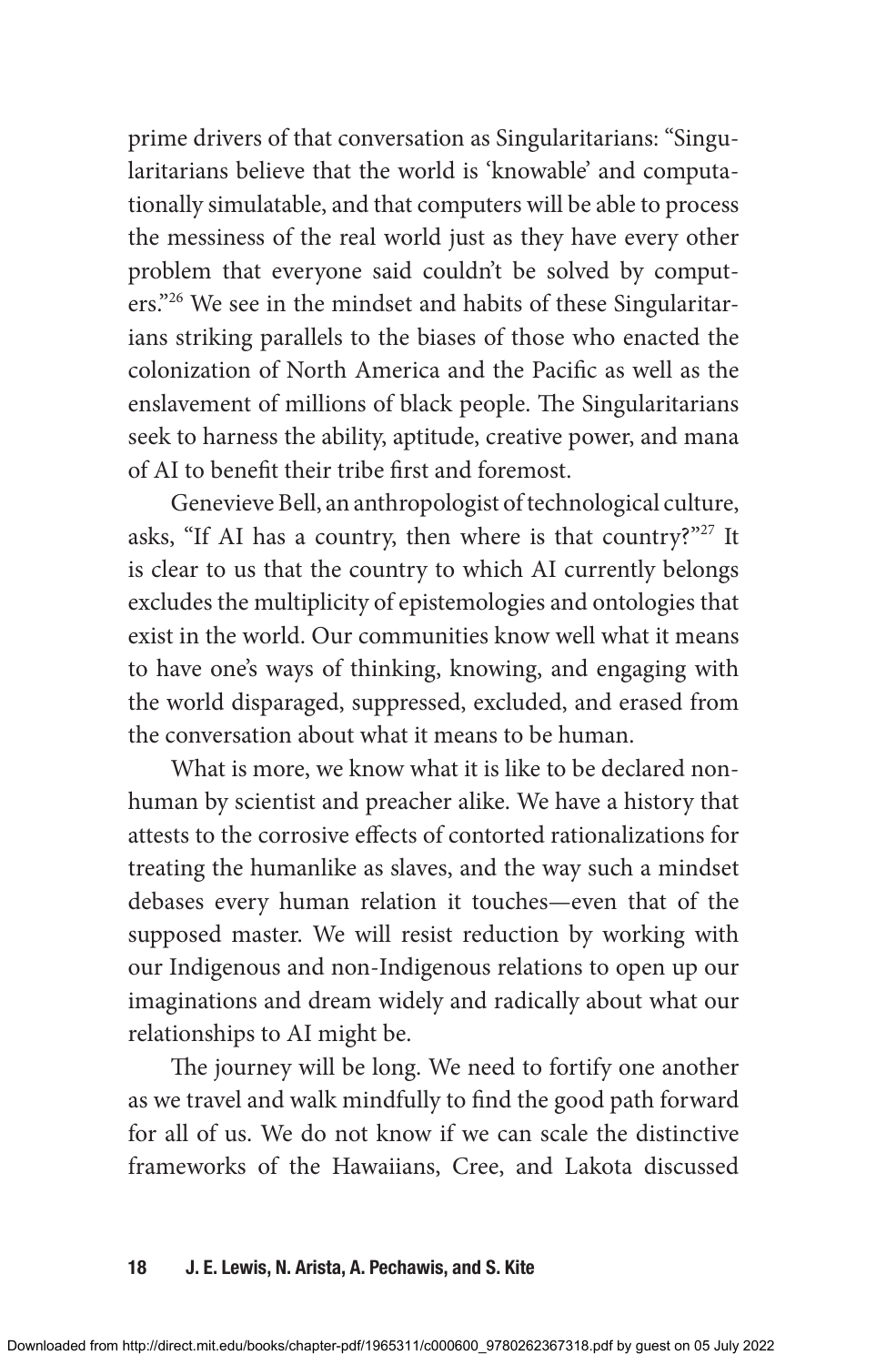in this chapter—and of others—into general guidelines for ethical relationships with AI. But we must try. We flourish only when all of our kin flourish.

# Notes

1. Don Hill, "Listening to Stones: Learning in Leroy Little Bear's Laboratory: Dialogue in the World Outside," *Alberta Views: The Magazine for Engaged Citizens*, September 1, 2008, [https://albertaviews.ca/listening-to-stones/.](https://albertaviews.ca/listening-to-stones/)

2. Joichi Ito, "Resisting Reduction: A Manifesto," *Journal of Design and Science*, no. 3 (November 2018), [https://jods.mitpress.mit.edu/pub](https://jods.mitpress.mit.edu/pub/resisting-reduction) [/resisting-reduction](https://jods.mitpress.mit.edu/pub/resisting-reduction).

3. Ito, "Resisting Reduction."

4. Ito, "Resisting Reduction"; emphasis ours.

5. The emphasis on relationality in North American and Oceanic Indigenous epistemologies forms the subject of the edited collection of essays in Anne Waters, *American Indian Thought: Philosophical Essays* (Malden, MA: Blackwell Publishing, 2003).

6. Leroy Little Bear, *Naturalizing Indigenous Knowledge* (Saskatoon, SK: University of Saskatchewan, Aboriginal Education Research Centre; Calgary, AB: First Nations and Adult Higher Education Consortium, 2009), 7n8.

7. Little Bear, *Naturalizing Indigenous Knowledge*, 7.

8. Vine Deloria Jr., *Spirit & Reason: The Vine Deloria, Jr. Reader*, ed. Barbara Deloria, Kristen Foehner, and Samuel Scinta (Golden: Fulcrum Publishing, 1999), 50–51, quoted in Lee Hester and Jim Cheney, "Truth and Native American Epistemology," *Social Epistemology* 15, no. 4 (October 2001): 325,<https://doi.org/10.1080/02691720110093333>.

9. Joseph M Poepoe, "Moolelo Kahiko no Hawaii" (Ancient History of Hawaii), *Ka Hoku o Hawaii*, April 9, 1929, 1, Papakilo Database.

10. Noelani Arista, "365 Days of Aloha," Facebook, 2015–2018, [www](http://www.facebook.com/groups/892879627422826) [.facebook.com/groups/892879627422826.](http://www.facebook.com/groups/892879627422826)

11. "Artificial General Intelligence," Wikipedia, accessed May 29, 2018, [https://en.wikipedia.org/wiki/Artificial\\_general\\_intelligence](https://en.wikipedia.org/wiki/Artificial_general_intelligence).

### Making Kin with the Machines 19